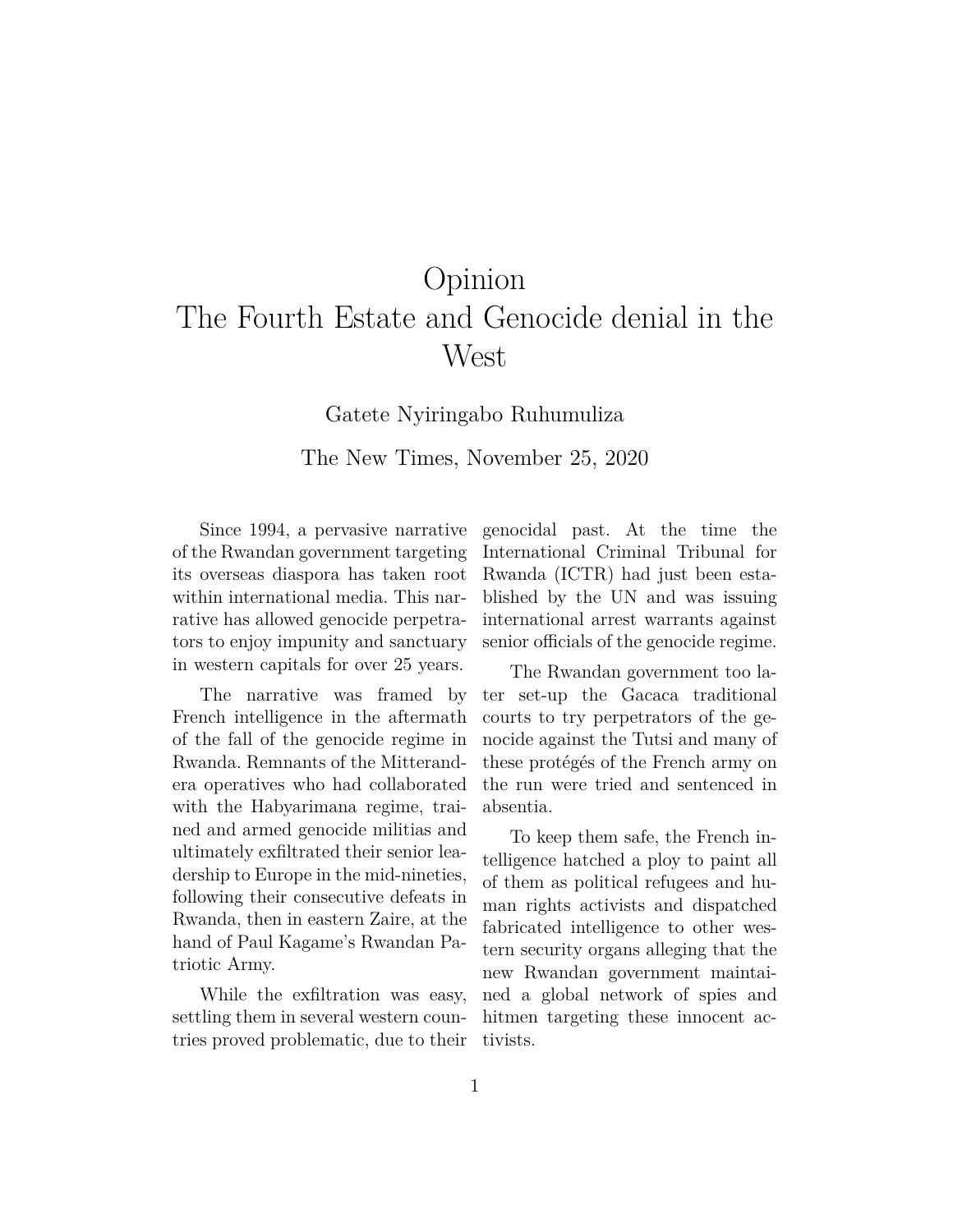One remarkable case was that of the former First Lady of Rwanda, Agatha Kanziga Habyarimana known for her role, alongside her brothers in forming the infamous 'Akazu' ; a reclusive ring that planned and executed the genocide. She was harbored in the French capital, Paris under secret service protection.

Mrs. Habyarimana was then instrumental in colluding with a French Judge, Jean-Louis Bruguière to shift responsibility for the perpetration of the genocide, and without ever setting foot in Rwanda, the French judge drew indictments against all new leaders of the post-genocide government, including the president, and issue blanket arrest warrants for allegedly downing the plane of then-President Habyarimana and trigger the genocide against the Tutsi.

A key witness in the Bruguiere case, Abdul Joshua Ruzibiza later confirmed this, when in an interview he gave in 2008, said that his 'script' pinning RPF for downing Habyarimana's plane was written for him by French military officers.

He said that he met the French judge in the Ugandan capital Kampala in a meeting that was facilitated by the French intelligence operatives working with FDLR militia group and Ugandan officials.

He died in 2010 in the Norwegian capital, Oslo.

The French had calculated that

the best way to dissimilate their role in the genocide against the Tutsi and evade accountability, was to shift the blame onto the victims and protect those they had collaborated with, lest the latter revealed the extent of their collaboration.

The made-up indictments and their warrants were only nullified recently, by Bruguière's successors, French Judges Marc Trévidic and Nathalie Poux after they came to Rwanda to conduct a ballistic investigation, while Kanziga's resident permit in France has been revoked.

British journalist and author Linda Melvern uncovered the French DGSE conspiracy and denounced it in numerous articles and in an important book : 'Intent to Deceive : Denying the Genocide of the Tutsi'.

But the theme of the Rwandan government maintaining an international hit-squad persisted. Western media hungry for a tropical story with a James Bond twist kept printing it. Years passed and genocide perpetrators and their now grown-up offspring both decided to milk it.

In Europe and America, everyone was now a genocide survivor, a human rights activist, or an opposition politician in exile and all had one thing in common : their fear of the nebulous RPF web of spies.

The French DGSE and army assisted genocide fugitives to roam western capitals under false identities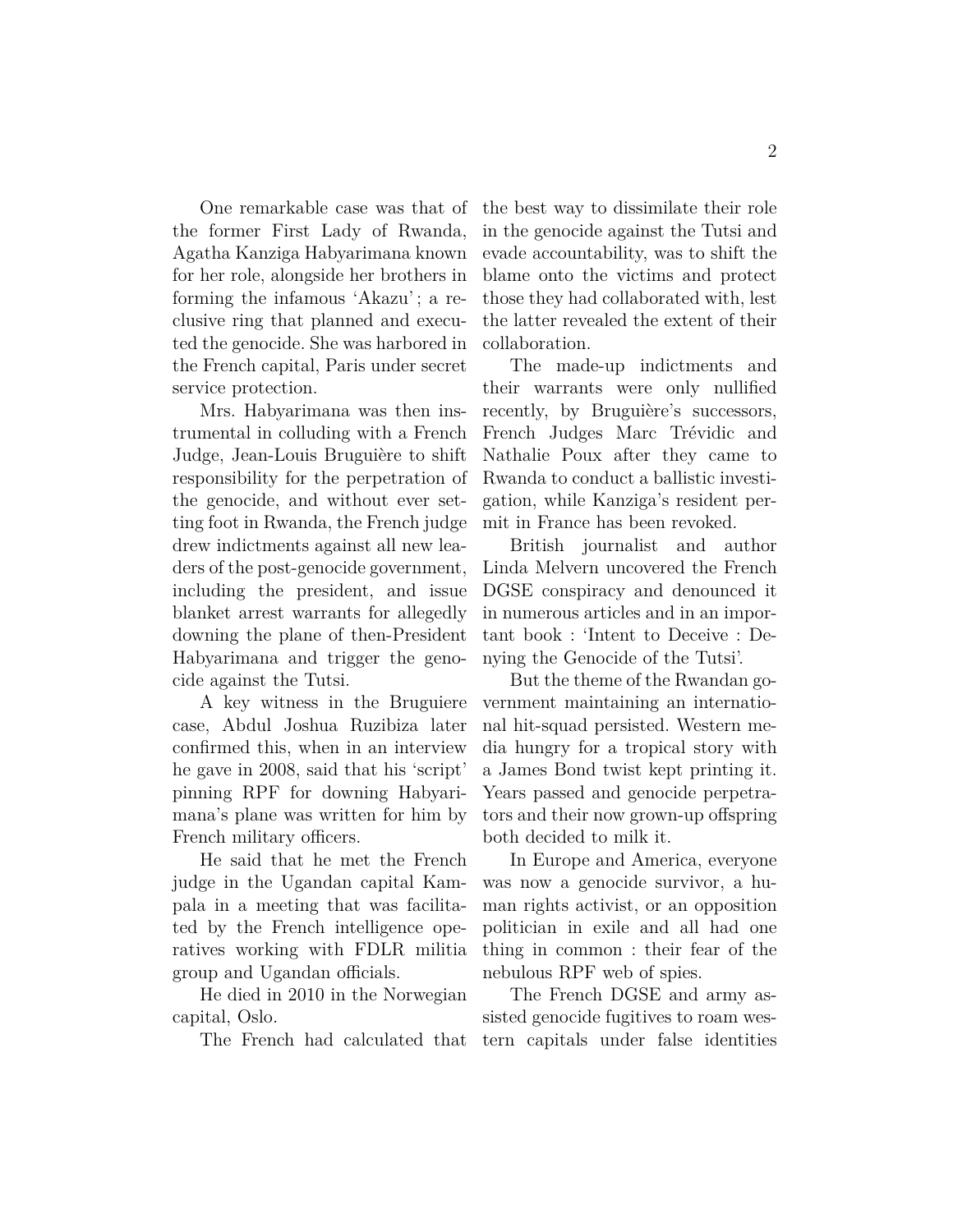and others to officiate as village priests in French parishes. In the United Kingdom, children of genocide perpetrators received protection from Scotland Yard, while genocide survivors were brought in for questioning on their ties with the RPF, it was the world turned upside down.

They went further : in fact, there had been no genocide against the Tutsi; there had been a genocide against the Hutu, or if there was a genocide against the Tutsi, Paul Kagame was personally responsible for it. The British national broadcaster (BBC) said as much in a controversial documentary : 'The Untold Story.'

Emboldened, Hutu extremists in Europe and America no longer feared to publicly call for violence against the Rwandan government. Hollywood-famed Paul Rusesabagina declared to have formed a militia group : NLF/MRCD to overthrow the 'Kagame regime' in a New Year's message on his militia's website.

Children of genocide perpetrators gained prominence in the West. In January 2010, Victoire Ingabire, whose both parents were notorious killers well known to genocide survivors, was sent to Rwanda from Holland to contest for presidential elections. Her first stop was at the Kigali Genocide Memorial where she declared that the memorial did not reflect the truth about what happened.

Other genocidaires' children for-

med NGOs to support her, while spreading double genocide theories in international conferences and collect funds to support the Front for the Liberation of Rwanda (FDLR), a rebel outfit led by genocidaires, wreaking havoc in eastern DRC and sworn to take over Rwanda and 'finish the job' of exterminating Tutsi.

They travelled from Europe to Eastern Congo's forest to visit their parents and filmed themselves doing it. At the time, they also enjoyed favours from a DRC government that was hostile to Rwanda.

In Belgium, Faustin Twagiramungu, a Rwandan, once also reported to the police that his life was in danger. The Belgian police assigned security detail on his person. The same morning, he called the media to showcase his new bodyguards as proof that he was a 'high-profile' opposition leader. The Belgians were furious and withdrew their policemen immediately.

In Canada, journalists tricked a girl seeking asylum to tell a story of how she was a Rwandan spy and promised her papers in return. The story backfired and her asylum was revoked.

But like Tracy Chapman would sing, suddenly the tables started to turn, a new government was elected in DRC, relations with Rwanda improved and the FDLR started being seriously hunted down by the refor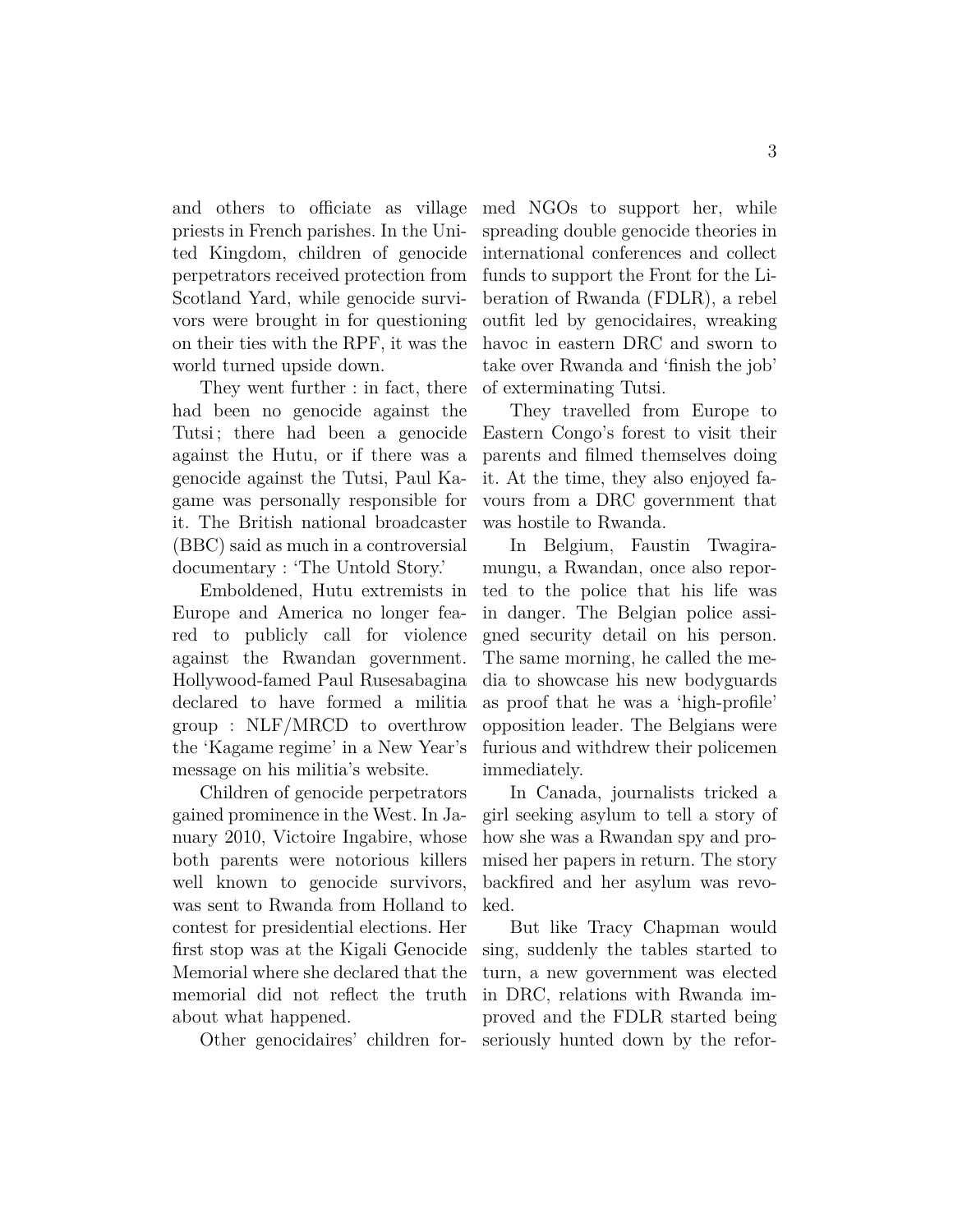med Congolese army and its top leadership captured or killed.

In France, helped by COVID-19 confinement measures, Interpol finally nabbed the most notorious genocide fugitive, Felicien Kabuga and transferred him to the Residual Mechanism for International Criminal Tribunals in The Hague. A few weeks later, Paul Rusesabagina who had for some time been on the radar of Belgian police, America's FBI, Interpol and Rwandan intelligence was finally misleading to land in Kigali, en route to Bujumbura where he was to meetup with his FLN militia.

In the UK, one René Mugenzi, a consistent guest analyst at the BBC-Africa programme, frequently published in *The Guardian*, presented as a genocide survivor and Kagame critic, turned out to be a thief and a compulsive gambler.

He was recently sentenced to more than two years in prison by a British court for siphoning churchgœrs' tithes to the tune of 223000 pounds in a Cathedral in Norwich County.

Shockingly, his lawyers and British media argued that his fear of Rwandan spies made him feel bulimic, and fought to conceal the case until a small newspaper won the legal battle to publish the story.

In Holland two weeks later, Rene's father Joseph Mugenzi was also arrested for his role in the genocide against the Tutsi.

In a pathetic attempt 'sanitize' Mugenzi Jr., the BBC visited the thief in prison and interviewed him on the RPF's integrity and loyalty oath. From his jail cell, the thief drew them a list of like-minded key informants, whom they promptly interviewed. All, the thief and his acolytes we quoted by the BBC as saying the oath was indeed immoral...

This brings me to Australia which seems to be joining the party rather late. An Australian paper recently published : 'A Sydney-based community leader who refused to be an agent of influence for the Rwandan government in Australia now fears his two brothers have been killed.'

The alleged community leader is one Nœl Zihabamwe, whose father was a senior officer in the defeated genocide army. Zihabamwe has been relocating members of his family to Australia by claiming that their lives in Rwanda are in danger.

Australia is far, news travel slowly explaining why they are only discovering a sequel of the 'Rwandan spy story', premiered by French DGSE and promoted by British BBC. Australia isn't a UN Security Council member. It is every politician's dream for his opponents to move to Australia, no one would go looking for them.

Demonstrating in the streets of Melbourne, Perth or Sydney has absolutely no material consequence on any African, European, or South